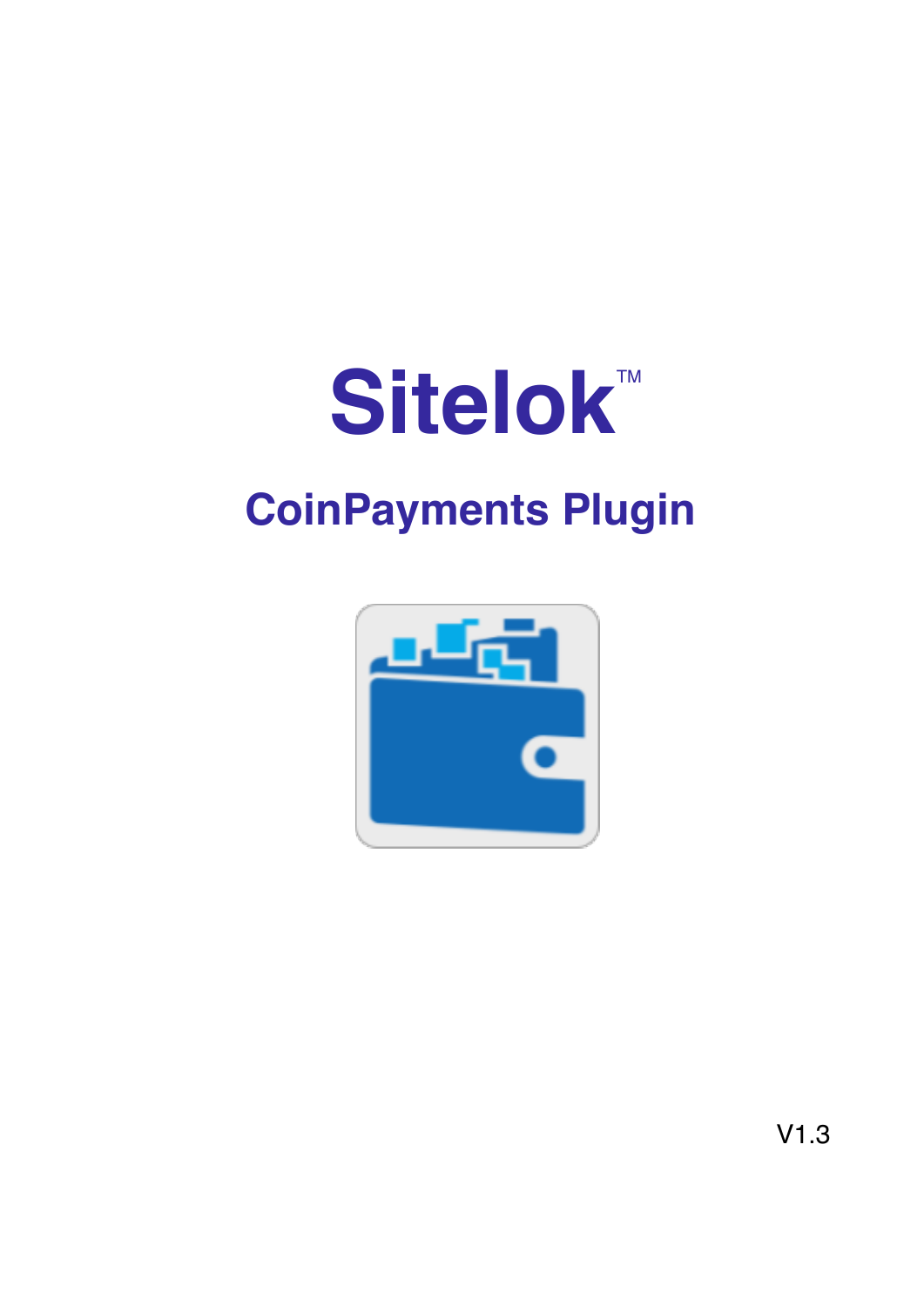#### **Sitelok CoinPayments Plugin Manual**

Copyright 2018-2022 Vibralogix. All rights reserved.

This document is provided by Vibralogix for informational purposes only to licensed users of the Sitelok product and is provided on an 'as is' basis without any warranties expressed or implied.

Information in this document is subject to change without notice and does not represent a commitment on the part of Vibralogix. The software described in this document is provided under a license agreement. The software may be used only in accordance with the terms of that license agreement. It is against the law to copy or use the software except as specifically allowed in the license.

It is the users responsibility to ensure the suitability of the plugin before using it. In no circumstances will Vibralogix be responsible for any loss or damage of data or programs as a result of using Sitelok. Your use of Sitelok implies acceptance of these terms.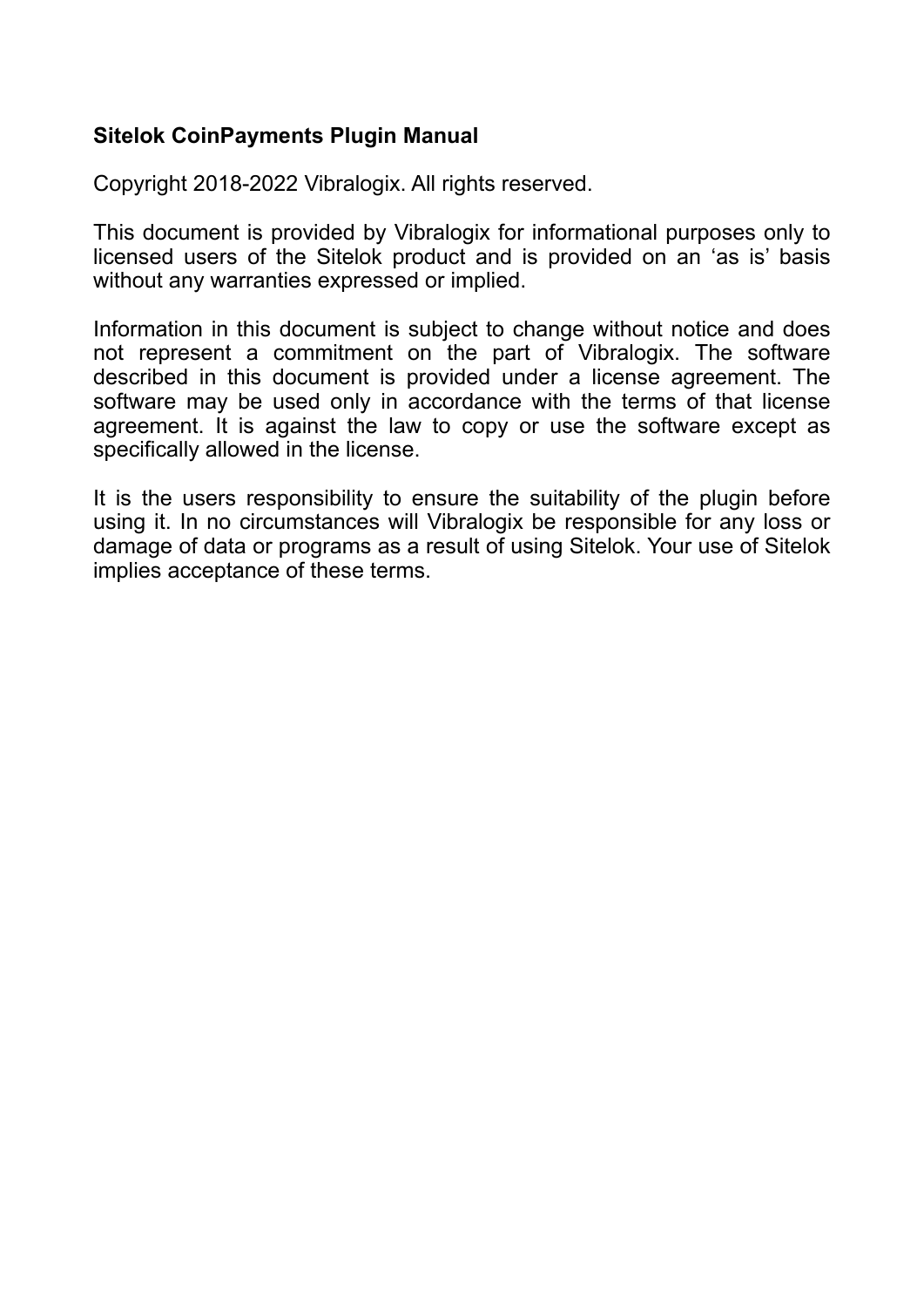### **Contents**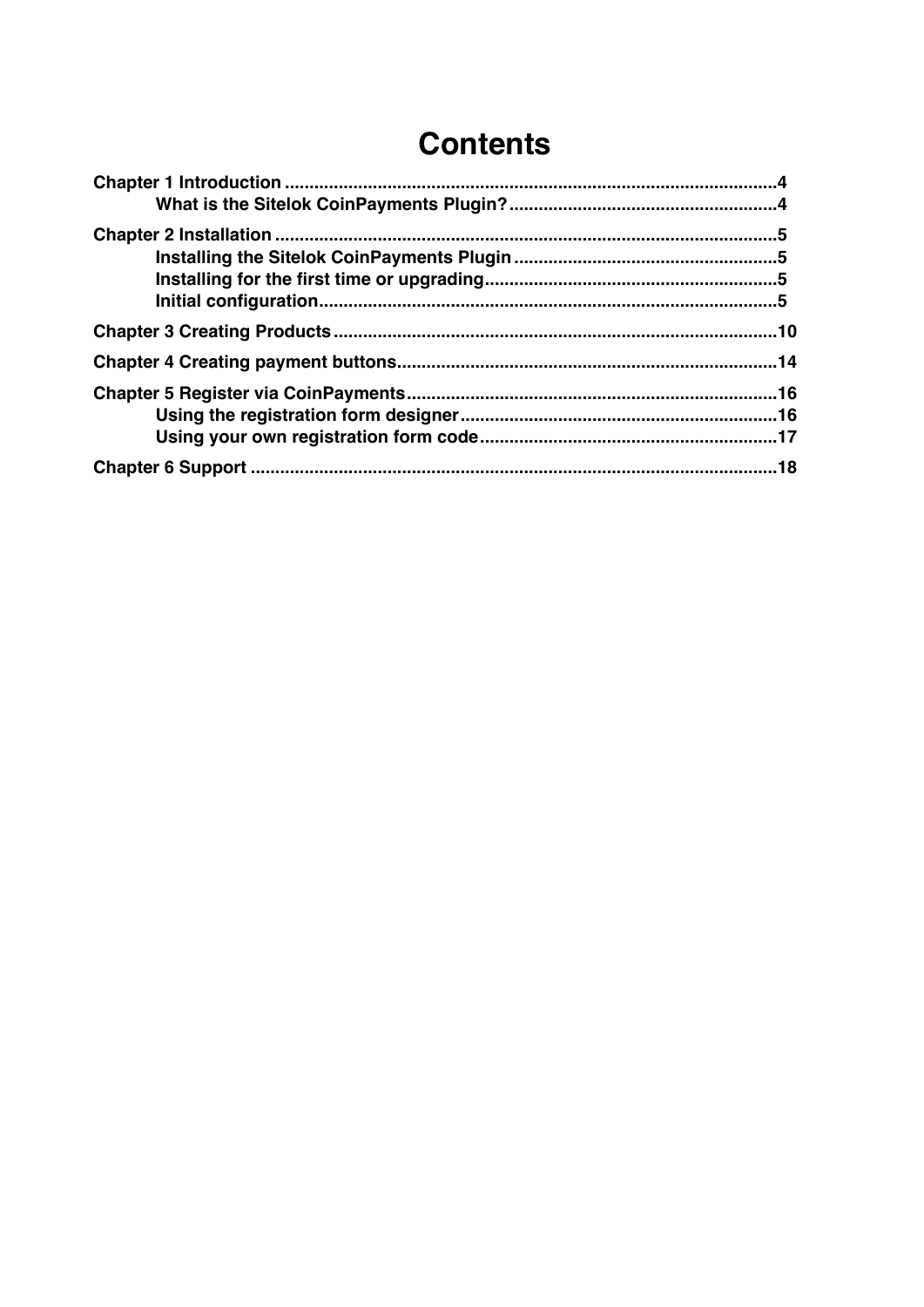# <span id="page-3-0"></span>**Chapter 1 Introduction**

#### <span id="page-3-1"></span>**What is the Sitelok CoinPayments Plugin?**

The Sitelok CoinPayments Plugin allows you to charge for access to your Sitelok members areas. Payments can be made using any of the crypto currencies support by [CoinPayments](https://www.coinpayments.net/index.php?ref=440fcfa309a2ae1cf03f4ce2e789c565). Only single payments are supported (not recurring subscriptions).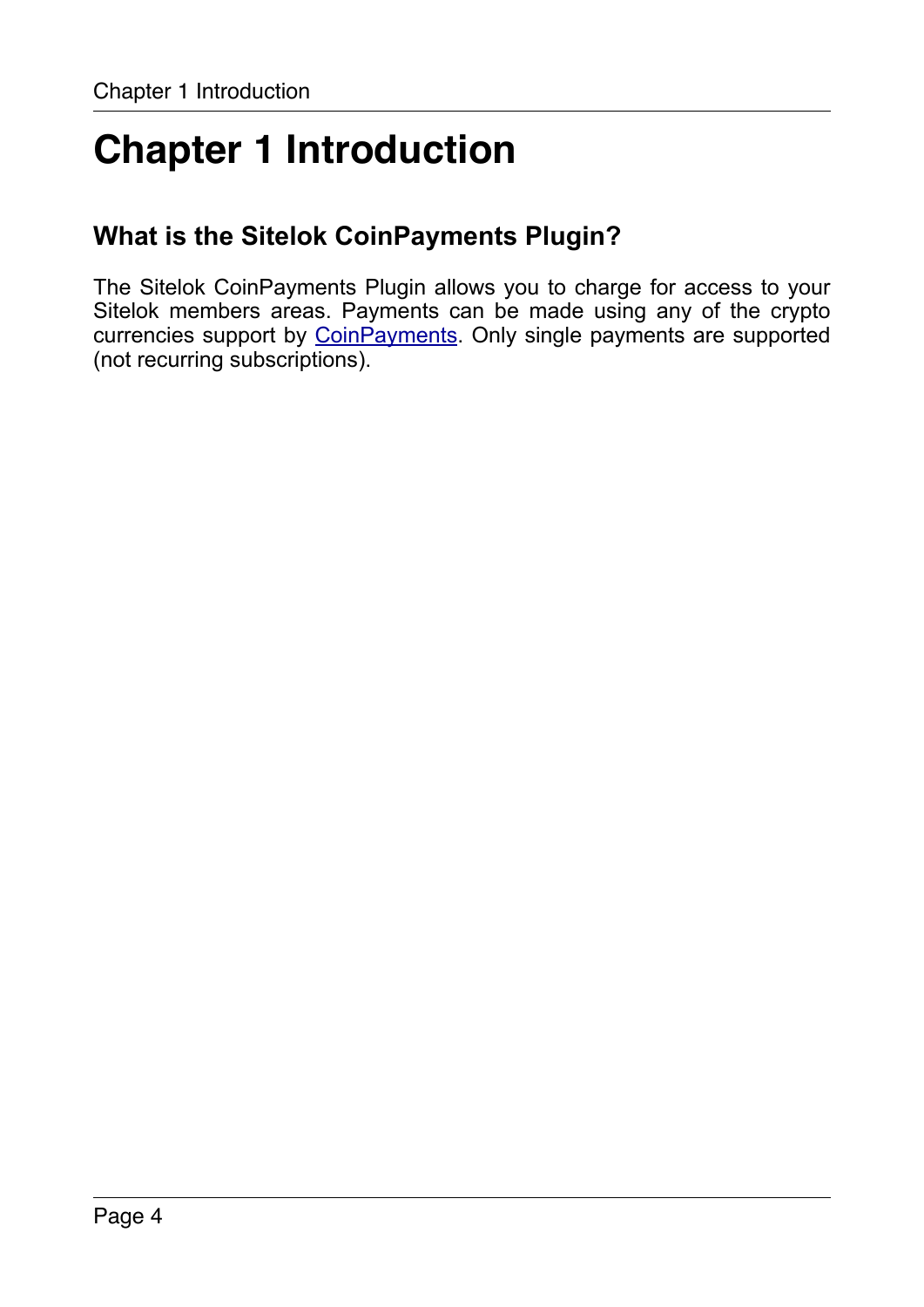# <span id="page-4-0"></span>**Chapter 2 Installation**

#### <span id="page-4-1"></span>**Installing the Sitelok CoinPayments Plugin**

Before installing the Sitelok CoinPayments Plugin make sure that you have installed Sitelok and that it is working correctly. Ideally you should use the latest version but at the very least V5.0 should be installed.

#### <span id="page-4-2"></span>**Installing for the first time or upgrading**

- 1) Extract the contents of the zip file to your PC.
- 2) Upload the pay\_coinpayments folder to your existing Sitelok slpw folder using FTP. There are no special permissions required on most servers. If you have a previous version then overwrite the files.
- 3) Login to the Sitelok control panel.
- 4) Open the following URL in the browser

http://www.yoursite.com/slpw/pay\_coinpayments/install.php

which will start the installation process. If all is well you will be taken to the plugin preferences page where you will see the plugin listed.

If you have any problems with installation please let us know so that we can help you.

#### <span id="page-4-3"></span>**Initial configuration**

If you just upgraded you can ignore this section which is only required the first time you install the plugin.

Before using the plugin for the first time we need to setup your CoinPayments account and also set some details about the account.

#### **Setup you CoinPayments account**

Sitelok makes use of CoinPayments IPN feature to automatically control account creation

- 1) Login to your CoinPayments account.
- 2) Go to Account Account Settings and copy Your Merchant ID to the clipboard for use later.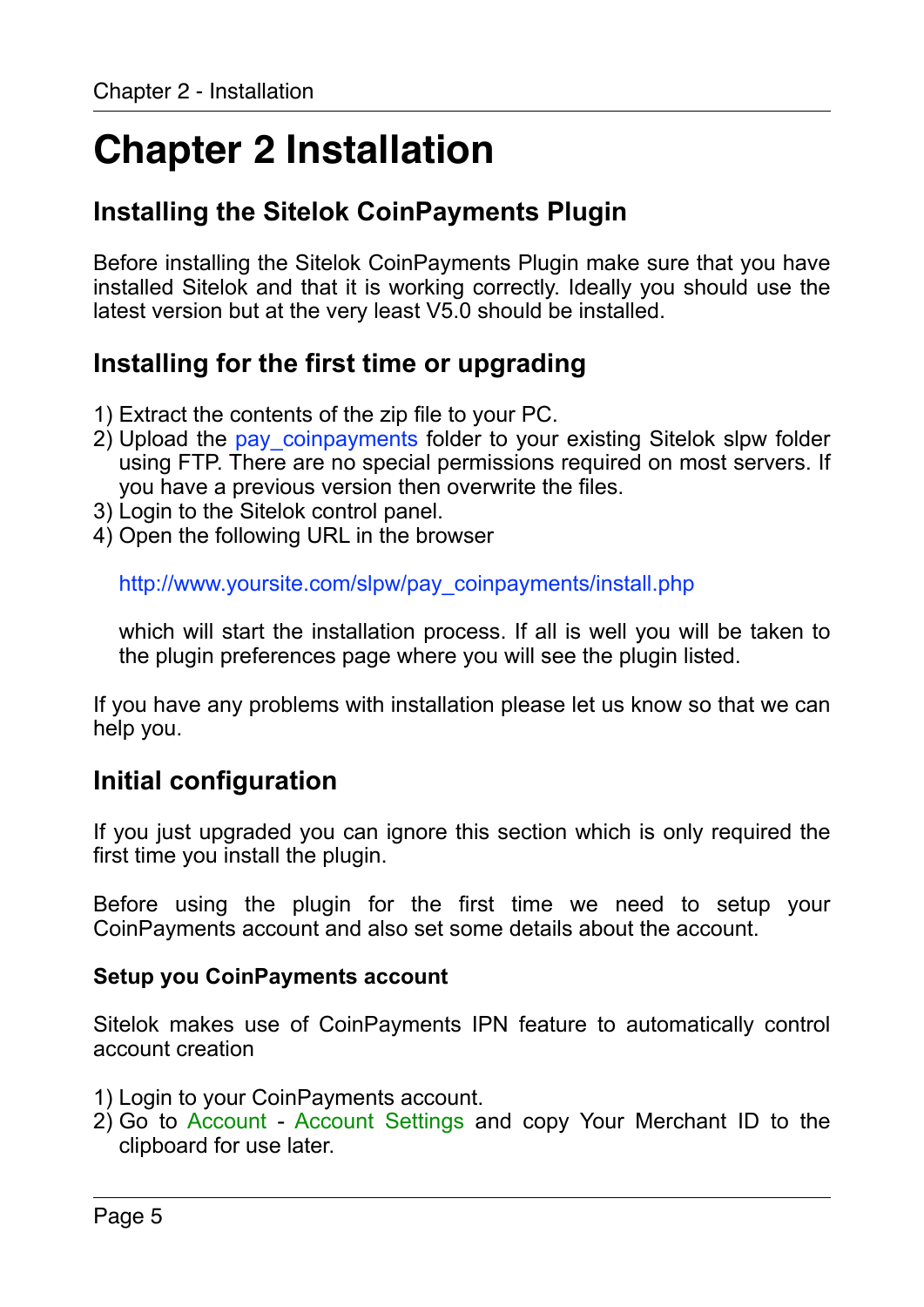3) Click the Merchant Settings tab (still in account settings) and enter an IPN secret. Any random string is OK. Click Update Account.

| <b>Basic Settings</b> | Public Info                    | <b>Login &amp; Security</b>       | <b>Merchant Settings</b>                         |                                                                                           |
|-----------------------|--------------------------------|-----------------------------------|--------------------------------------------------|-------------------------------------------------------------------------------------------|
|                       |                                |                                   |                                                  | <b>Merchant Settings</b>                                                                  |
|                       |                                | <b>IPN Secret:</b><br>3r278ewh378 |                                                  |                                                                                           |
|                       |                                |                                   |                                                  | This is used to verify that an IPN is from us, use a good random string nobody can guess. |
|                       |                                | <b>IPN URL:</b>                   |                                                  |                                                                                           |
|                       |                                |                                   | HTTPS URL recommended (self-signed certs OK)     |                                                                                           |
|                       |                                |                                   |                                                  | If you are using one of our shopping cart plugins you can leave this field blank.         |
|                       | <b>When To Receive Emails:</b> |                                   | VWhen a user submits a new payment to you.       |                                                                                           |
|                       |                                |                                   |                                                  | ⊽When funds have been received by us for a payment to you.                                |
|                       |                                |                                   | VWhen funds for a payment have been sent to you. |                                                                                           |
|                       |                                |                                   |                                                  | ○ When a deposit is received on one of your deposit addresses.                            |
|                       |                                |                                   | VWhen positive feedback has been left for you.   |                                                                                           |

#### **Configuring the Sitelok CoinPayments Plugin**

Login to the Sitelok control panel and select CoinPayments in the Plugins menu.

Click CoinPayments Configuration to display the main settings for the Plugin.

| <b>CoinPayments Configuration</b>   |                            |
|-------------------------------------|----------------------------|
| CoinPayments settings               |                            |
| Enabled                             |                            |
| Enabled<br>$\overline{\phantom{a}}$ |                            |
| <b>Merchant ID</b>                  |                            |
| <b>IPN Secret</b>                   |                            |
| Send debug email to                 | leave blank for normal use |
|                                     |                            |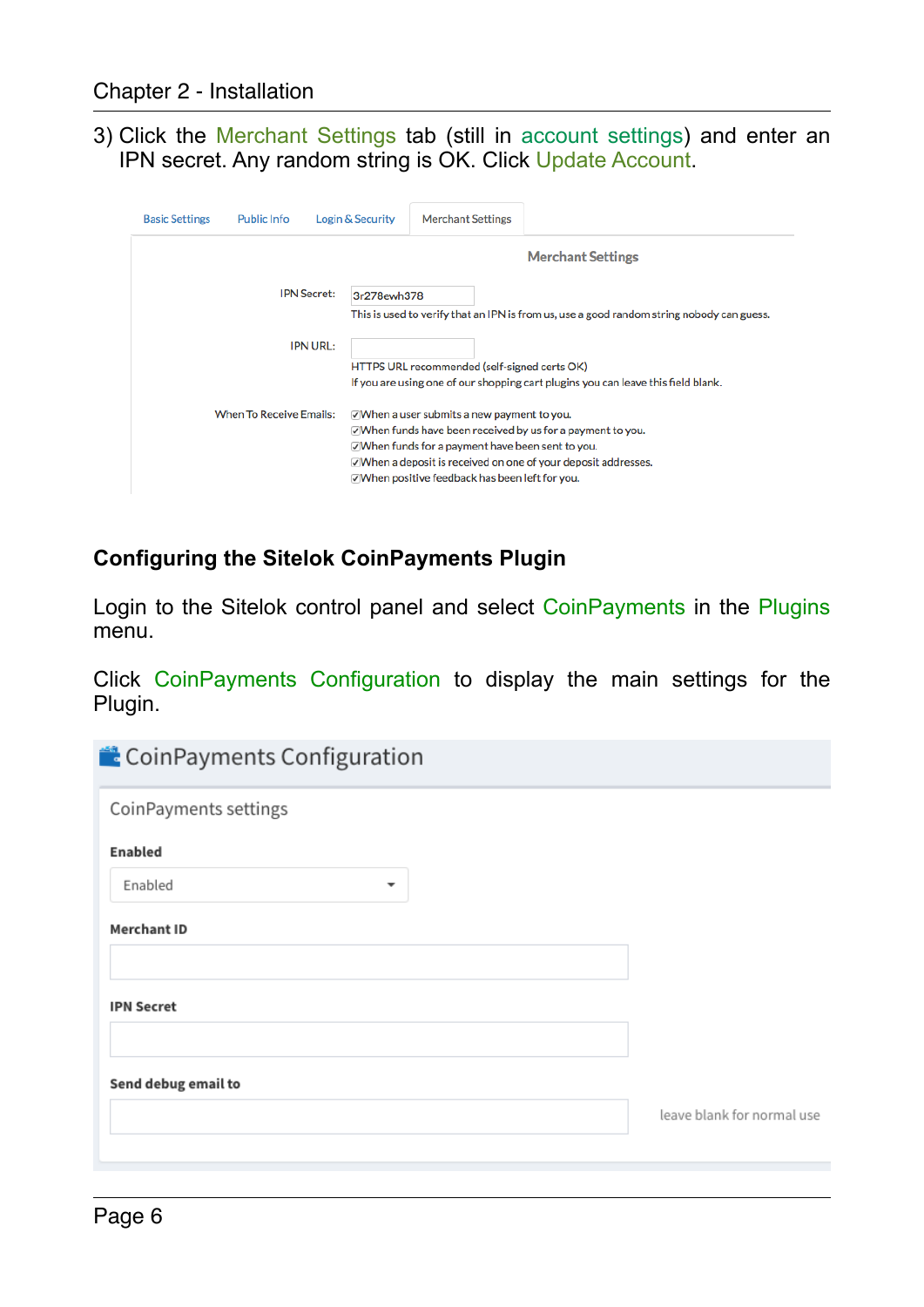#### **Enabled**

Leave this setting as Enabled.

#### **Merchant ID**

Enter your CoinPayments merchant ID

#### **IPN Secret**

Enter the IPN secret you set in your account

#### **Send debug email to**

You can normally leave this blank. If you set an email address the plugin will send you an email for every IPN call received which can be helpful if things are not working as they should.

| User account                                                                                                                                                                                                                                   |  |  |  |  |
|------------------------------------------------------------------------------------------------------------------------------------------------------------------------------------------------------------------------------------------------|--|--|--|--|
| You can decide whether to use the buyers email address as a username or one based<br>on their name. You can also decide if the plugin should attempt to match an existing<br>account based on the email address before creating a new account. |  |  |  |  |
| New username type                                                                                                                                                                                                                              |  |  |  |  |
| Use email address as username                                                                                                                                                                                                                  |  |  |  |  |
| Match account using email                                                                                                                                                                                                                      |  |  |  |  |
| Yes                                                                                                                                                                                                                                            |  |  |  |  |
|                                                                                                                                                                                                                                                |  |  |  |  |

#### **New username type**

You can choose if new user accounts created by the plugin should use the users email address or a unique name based username.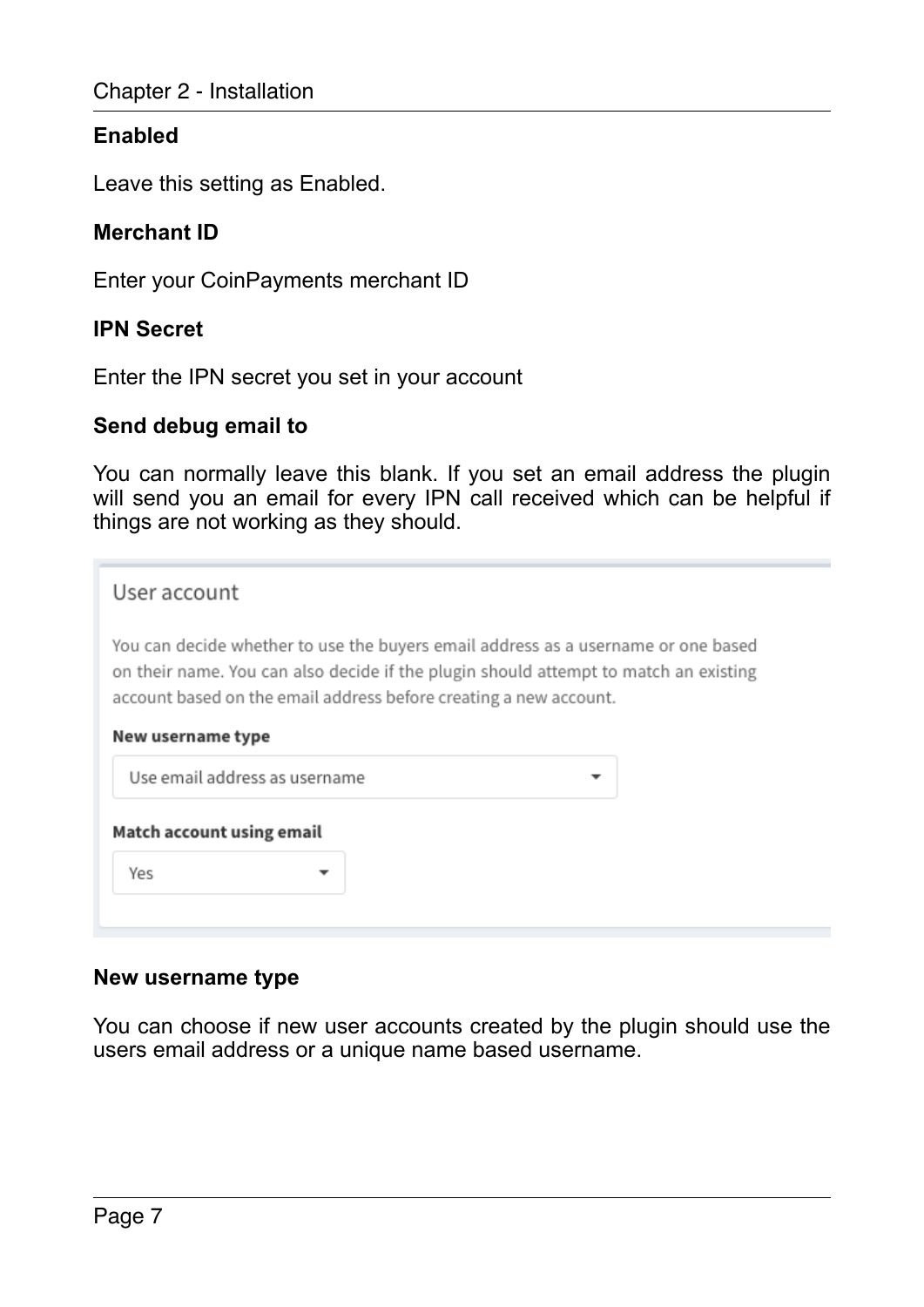#### **Match account using email**

If you select this option then the plugin will try to match a payment to an existing account using the users email address. If the payment button is used on a members page then the logged in users account will be used automatically.

#### Default product return pages

You can set default return pages for products here. If you want to use product specific pages set them when you create products.

#### **Default product success URL**

**Default product failed URL** 

#### **Default product success URL**

Here you should set the default full URL to go to if the buyer completes the checkout. You can override this for each product as needed.

#### **Default product failed URL**

Here you should set the default full URL to go to if the buyer decides to not complete checkout. You can override this for each product as needed.

#### **Default product buy button**

You can define a default button style here if you wish. When you create products you can also create product specific buttons as well.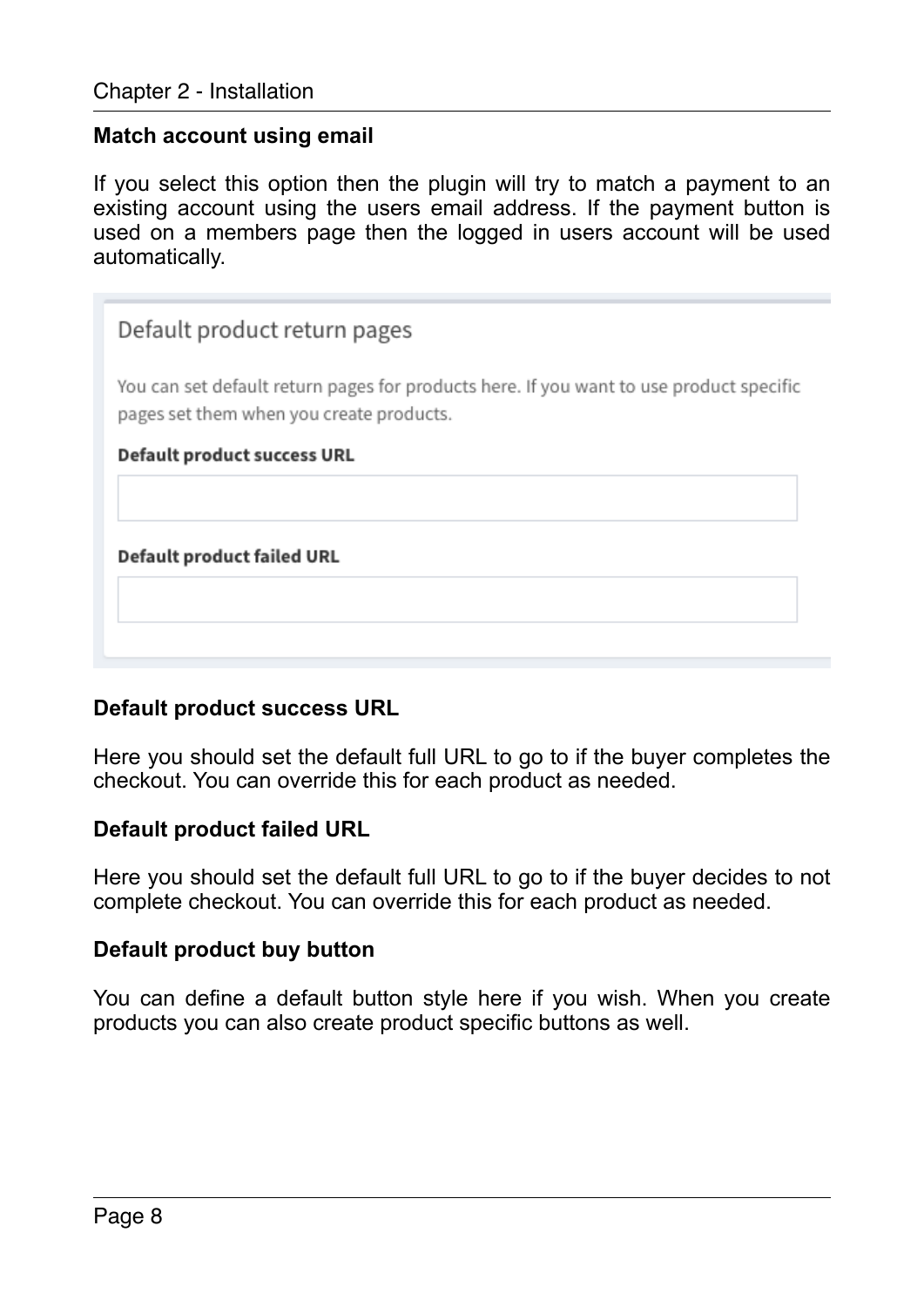| Default product buy button                           |                                                                                     |    |    |
|------------------------------------------------------|-------------------------------------------------------------------------------------|----|----|
| products.                                            | Define the default button style here or use product specific styles when you create |    |    |
| <b>Button label</b>                                  |                                                                                     |    |    |
| Pay Now                                              |                                                                                     |    |    |
| Button font (select or type standard or Google font) |                                                                                     |    |    |
| Arial                                                | ۰                                                                                   |    |    |
| <b>Button label style</b>                            |                                                                                     |    |    |
| Bold                                                 | #FFFFFF                                                                             | 16 | px |
| <b>Button color</b>                                  |                                                                                     |    |    |
| solid<br>▼                                           | #79BCFF                                                                             |    |    |
| <b>Button border style</b>                           |                                                                                     |    |    |
| solid                                                | #FFFFFF                                                                             | 0  | px |
| <b>Button shape</b>                                  |                                                                                     |    |    |
| rounded 10px                                         | ▼                                                                                   |    |    |
| <b>Pay Now</b>                                       |                                                                                     |    |    |

#### **Custom fields**

When an order is received you can have Sitelok store values from CoinPayments in custom fields. For example you could choose to store the buyers address details.

| Custom1    |                         |        |   |
|------------|-------------------------|--------|---|
| do nothing | $\overline{\mathbf{v}}$ | Choose | ▼ |
| Custom2    |                         |        |   |
|            |                         |        |   |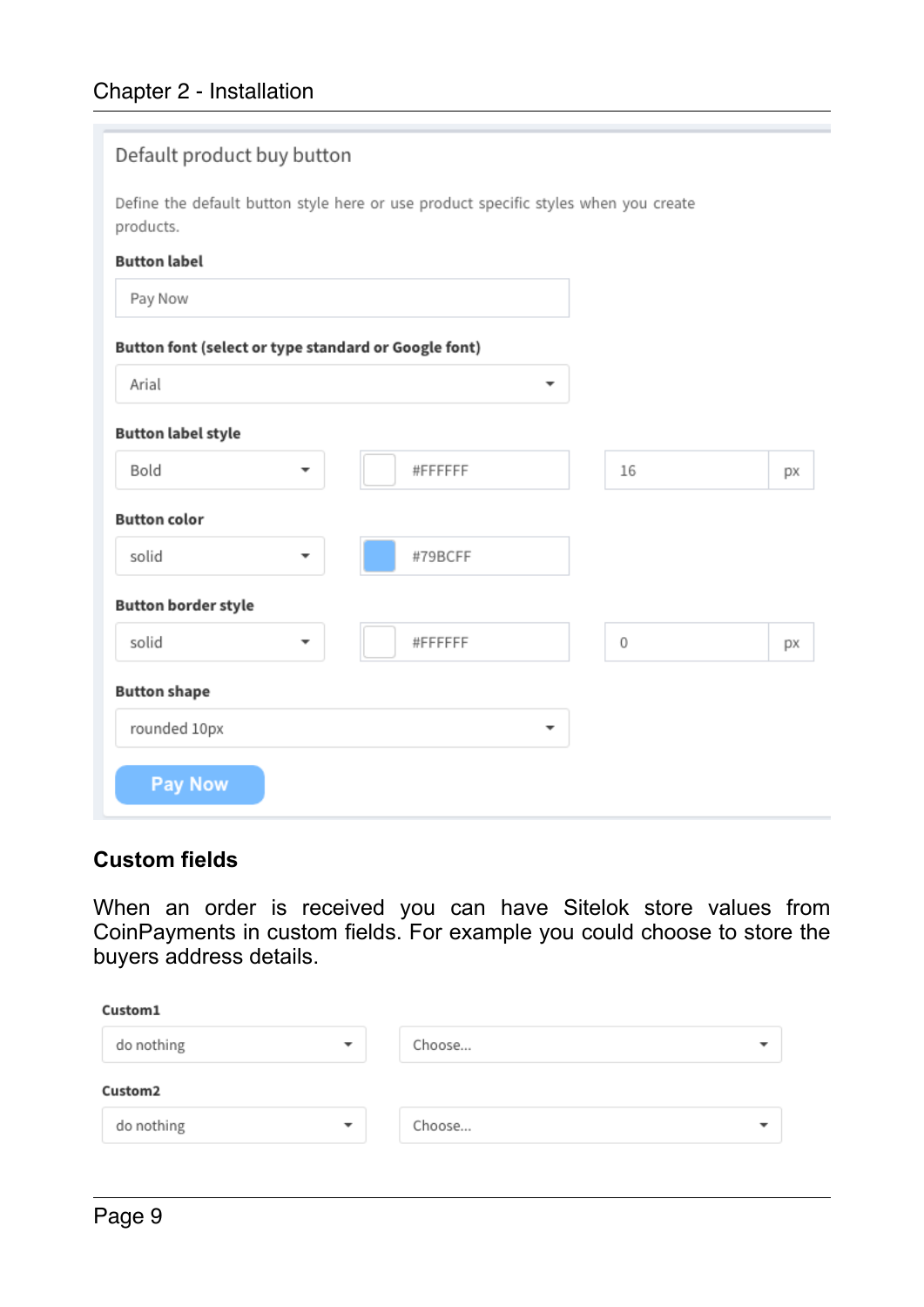## <span id="page-9-0"></span>**Chapter 3 Creating Products**

Once you have configured the Sitelok CoinPayments Plugin to work with your account it is actively listening for transactions. When products are purchased that have an item number matching that set in the product definition in Sitelok it is actioned.

Select CoinPayments from the Plugins menu and then click the Add Product button.

| <b>Product Details</b>           |  |
|----------------------------------|--|
| <b>Product ID</b>                |  |
|                                  |  |
| Use alphanumeric characters only |  |
| <b>Product name</b>              |  |
| Product type                     |  |
| Single payment membership        |  |
| Price                            |  |
|                                  |  |
| <b>Currency code</b>             |  |
|                                  |  |
| <b>Enabled</b>                   |  |
| Enabled                          |  |
|                                  |  |

#### **Product ID**

Enter a short product id that is unique for this product. Use only alphanumeric characters.

#### **Product name**

Enter the description of the product.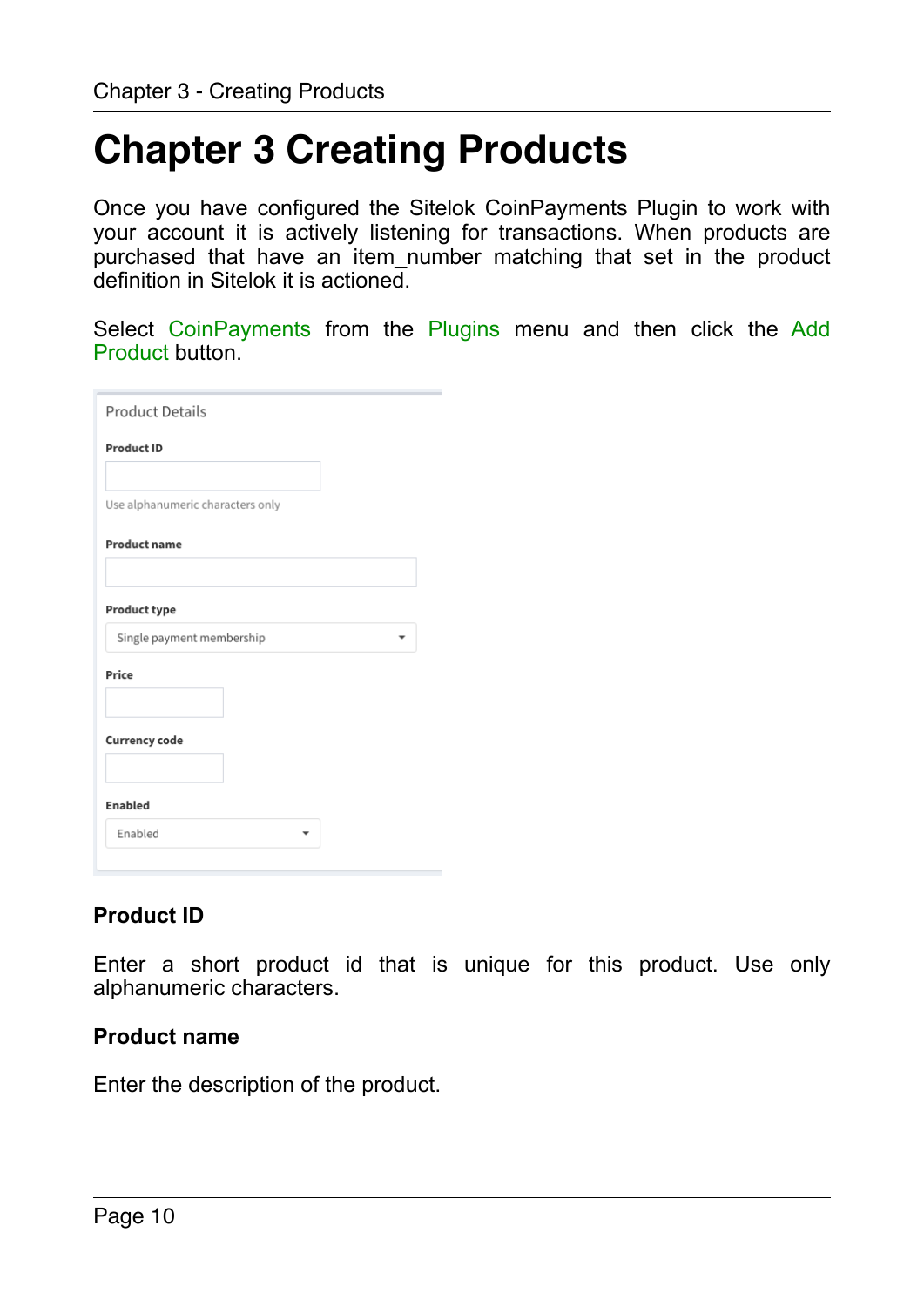#### **Product Type**

Select the type of product.

Single payment membership

Select this option to sell membership access.

Other single payment.

Select this option to take a payment for something other than membership but still want Sitelok to send out an email or for use with plugins. For example you can use a button to sell credits for use with the Credits plugin.

#### **Product enabled**

Make sure to select enabled.

| <b>Product Pricing</b>           |                                                                                                                                                                                                                                               |                          |
|----------------------------------|-----------------------------------------------------------------------------------------------------------------------------------------------------------------------------------------------------------------------------------------------|--------------------------|
| you don't need them.             | If you select multi currency you can set prices in up to 4 currencies. Leave<br>blank those you don't need. For subscription products you can set a regular<br>price and also one or two trial period prices. Leave the trial prices blank if |                          |
| <b>Multiple currencies</b><br>No |                                                                                                                                                                                                                                               | $\overline{\phantom{a}}$ |
| Regular price                    |                                                                                                                                                                                                                                               |                          |
| 9.95                             | <b>USD</b>                                                                                                                                                                                                                                    | $\overline{\phantom{a}}$ |

#### **Price**

Set the price of the product. Often its best to price using a fiat currency (USD, EUR etc). These will make payment using any of the Crypto currencies you allow at the current exchange rate..

#### **Currency code**

Enter the crypto or fiat currency code exactly as listed on the Supported Coins page.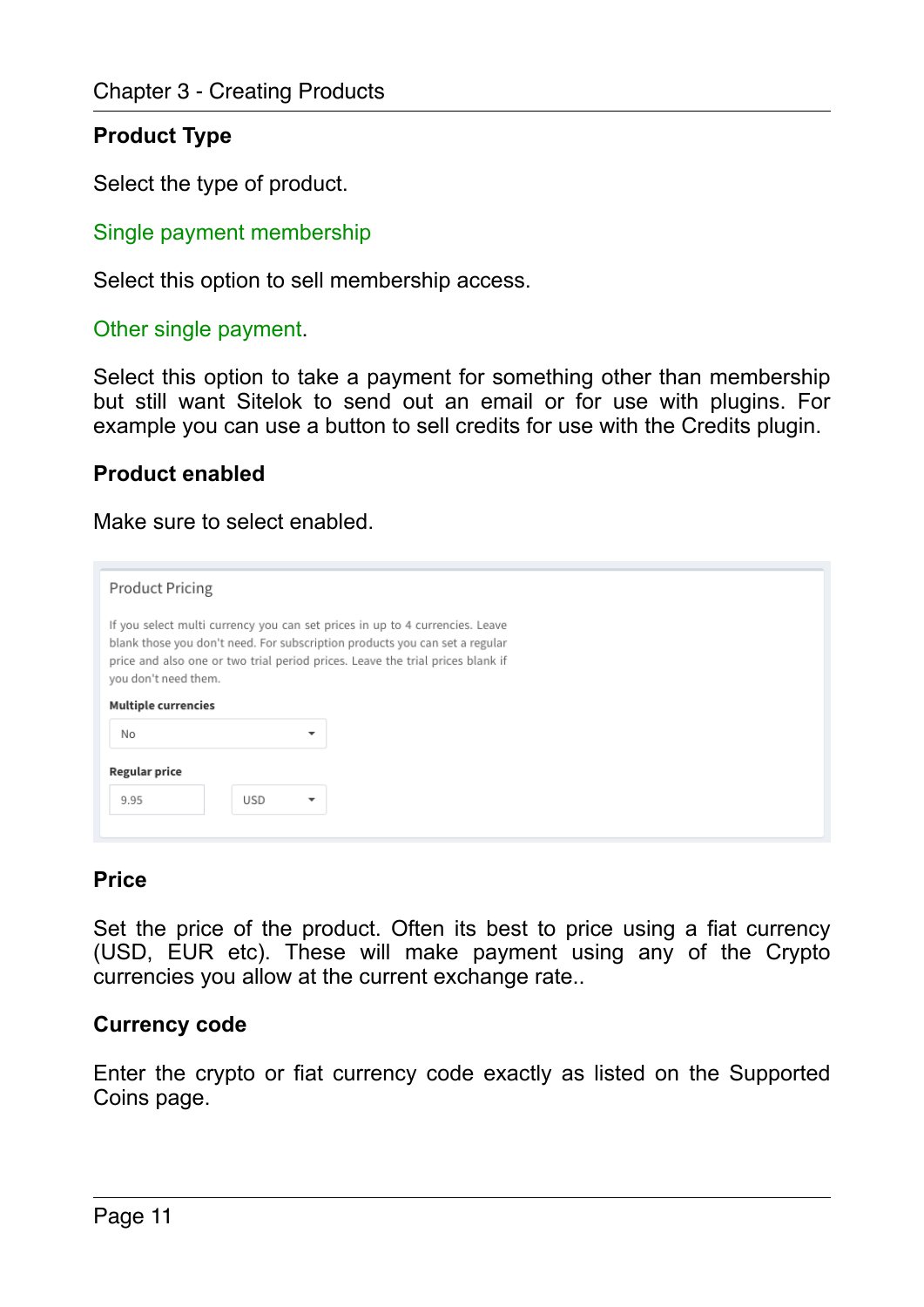#### **Product enabled**

Make sure to select Enabled.

#### **Success URL**

Enter the full URL to send the user to if they complete the checkout. Leave blank to use the default set in the configuration.

#### **Failed URL**

Enter the full URL to send the user to if they don't complete the checkout. Leave blank to use the default set in the configuration.

#### **Emails**

Here can can select the email templates to be sent to the buyer and the Sitelok admin upon payment. Check the checkbox to enable the email and then click the **folder** icon to open the file manager. You can select the template you want to use. You can set different email templates to be used deepening whether the user is created or is an existing user.

The email template to send must exist already in the slpw/email folder. You can use Sitelok's built html editor to create templates.

| Emails                              |
|-------------------------------------|
| Client email (new user)             |
| Admin email (new user)              |
| <b>Client email (existing user)</b> |
| Admin email (existing user)         |

You can use the following email template variables.

| !!!cproductid!!!    | Product id                                           |
|---------------------|------------------------------------------------------|
| !!!cpdescription!!! | <b>Product description</b>                           |
| !!!cpamount1!!!     | Amount of the payment in your original currency/coin |
| !!!cpcurrency1!!!   | The original currency/coin submitted in your button  |
| !!!cpamount2!!!     | Amount of the payment in the buyer's selected coin   |
| !!!cpcurrency2!!!   | The coin the buyer chose to pay with                 |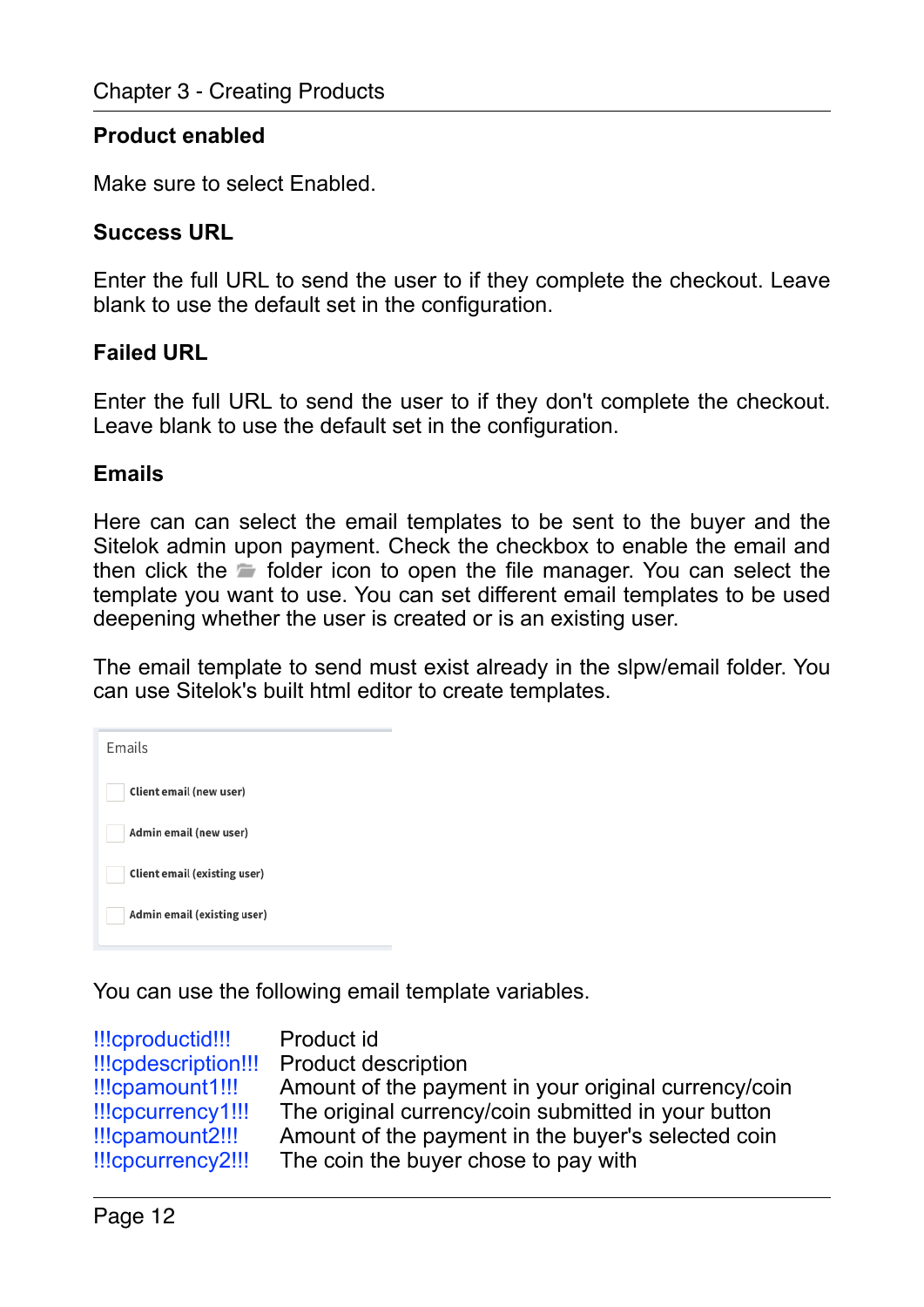#### **Success URL**

Enter the full URL to send the user to if they complete the checkout. Leave blank to use the default set in the configuration.

#### **Failed URL**

Enter the full URL to send the user to if they don't complete the checkout. Leave blank to use the default set in the configuration.

#### **Usergroups**

Here you can enter up to five usergroups that the user will join upon purchase. You must also enter the number of days that membership is valid for (set to 0 for unlimited). Alternatively you can select a fixed expiry date.

| Usergroups                                                           |   |                                                                                                                                                                            |   |
|----------------------------------------------------------------------|---|----------------------------------------------------------------------------------------------------------------------------------------------------------------------------|---|
| from a usergroup when this product is purchased you can set -1 days. |   | Choose the usergroup(s) you wish the user to join upon payment for this product and<br>enter the number of days membership (0 for no expiry). If you want to remove a user |   |
| usergroup                                                            |   | days or DDMMYY                                                                                                                                                             | 誧 |
| usergroup                                                            | ÷ | days or DDMMYY                                                                                                                                                             | 藟 |
| usergroup                                                            | ÷ | days or DDMMYY                                                                                                                                                             | 萹 |
| usergroup                                                            | ÷ | days or DDMMYY                                                                                                                                                             | 萹 |
| usergroup                                                            | v | days or DDMMYY                                                                                                                                                             | 萹 |

There maybe times when you wish to remove a user from a certain usergroup when another is purchased. To do this just list the usergroup to remove the user from with the expiry set to -1.

Click the Save Changes button to store the product details.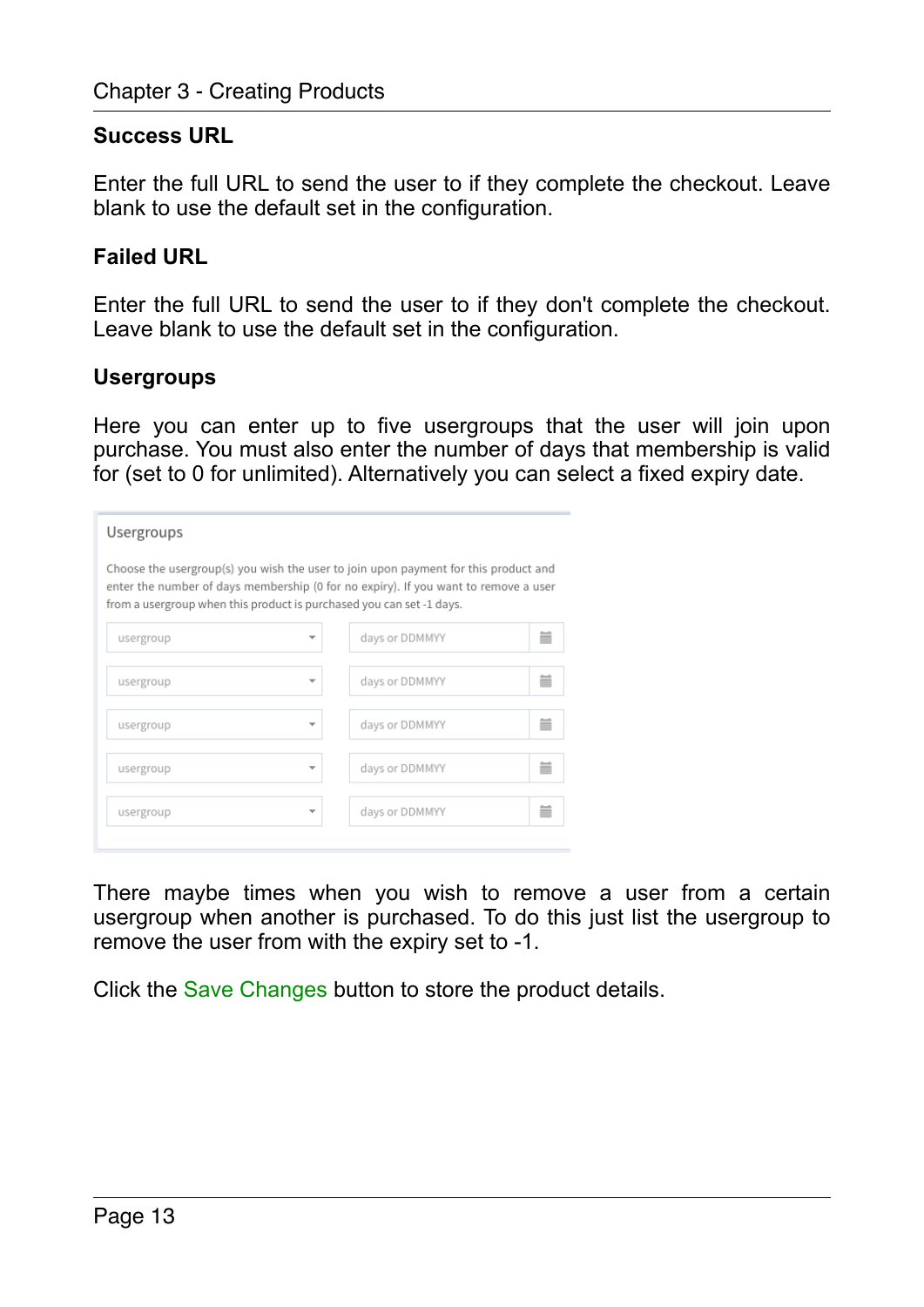# <span id="page-13-0"></span>**Chapter 4 Creating payment buttons**

When you have added some products to the plugin you can easily create the code required for the button by clicking the  $\overline{a}$  code icon next to the product in the product list.

| <b>Button options</b>                                                                                                   |
|-------------------------------------------------------------------------------------------------------------------------|
| <b>Embedded button</b>                                                                                                  |
| Full source (you can use your own button image)                                                                         |
| Request users postal address                                                                                            |
| Copy and paste the code below where you want the button to<br>appear                                                    |
| php if (function exists ("sl_get_coinpayments_button")) echo<br sl get coinpayments button (array ("pid"=>"IDCP1")); ?> |
| Select code                                                                                                             |

#### **Embedded button**

Use this option to create an embedded button. This is the easiest option and has the advantage that you can update the button pricing and style in the plugin without having to generate the button code again.

#### **Full source**

Use this option to generate the full html source code for the button. This is useful if you want to use your own button image or make other custom changes.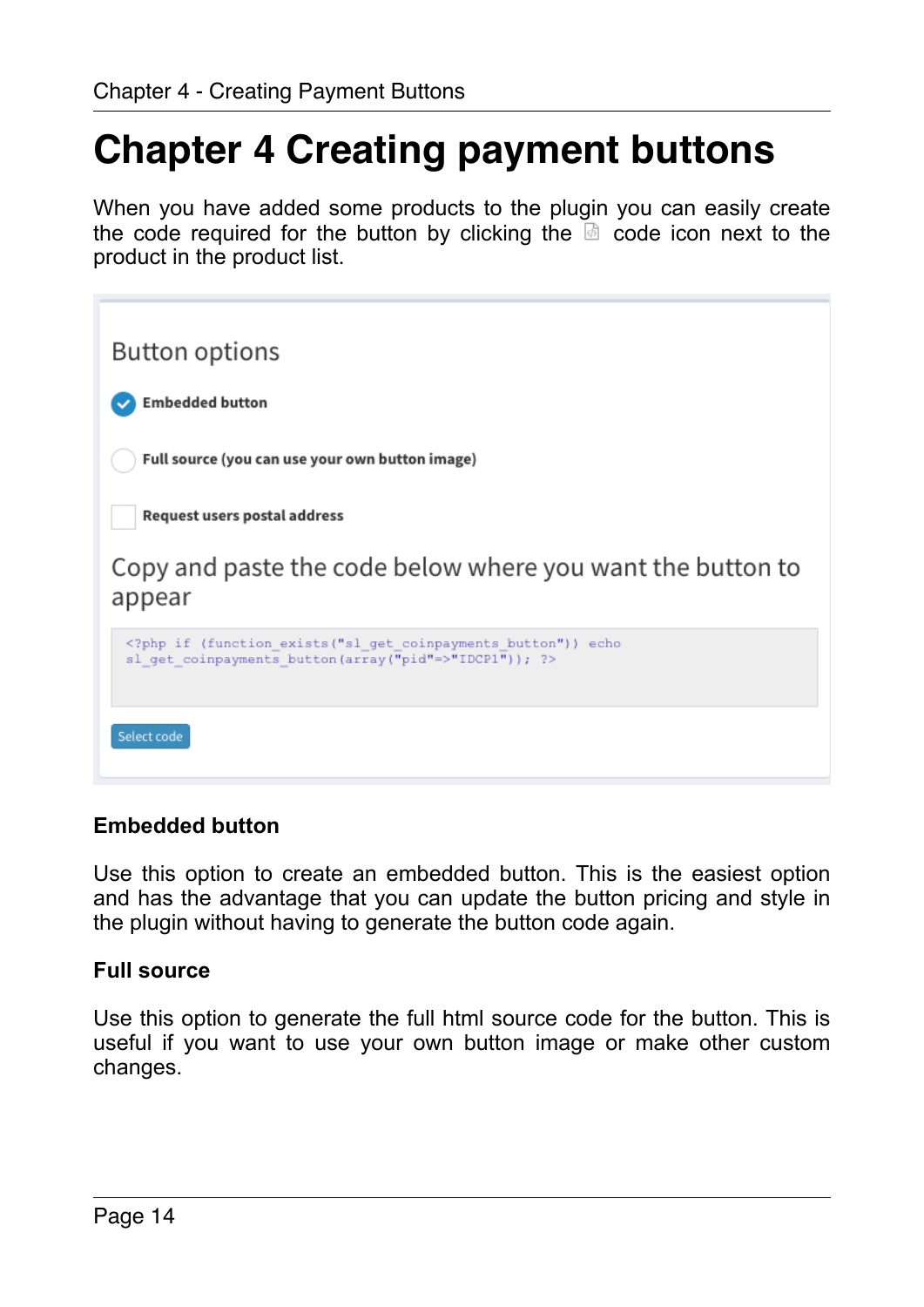#### **Request users postal address**

Check this box to have CoinPayments request the users postal address and phone number. You can optionally store this information in Sitelok custom fields (see the configuration chapter).

#### **Create the code**

Once you are happy with the settings click the Select Code button and then copy to the clipboard (ctrl C on Windows or cmd C on Mac). You can then paste the code in your page as required.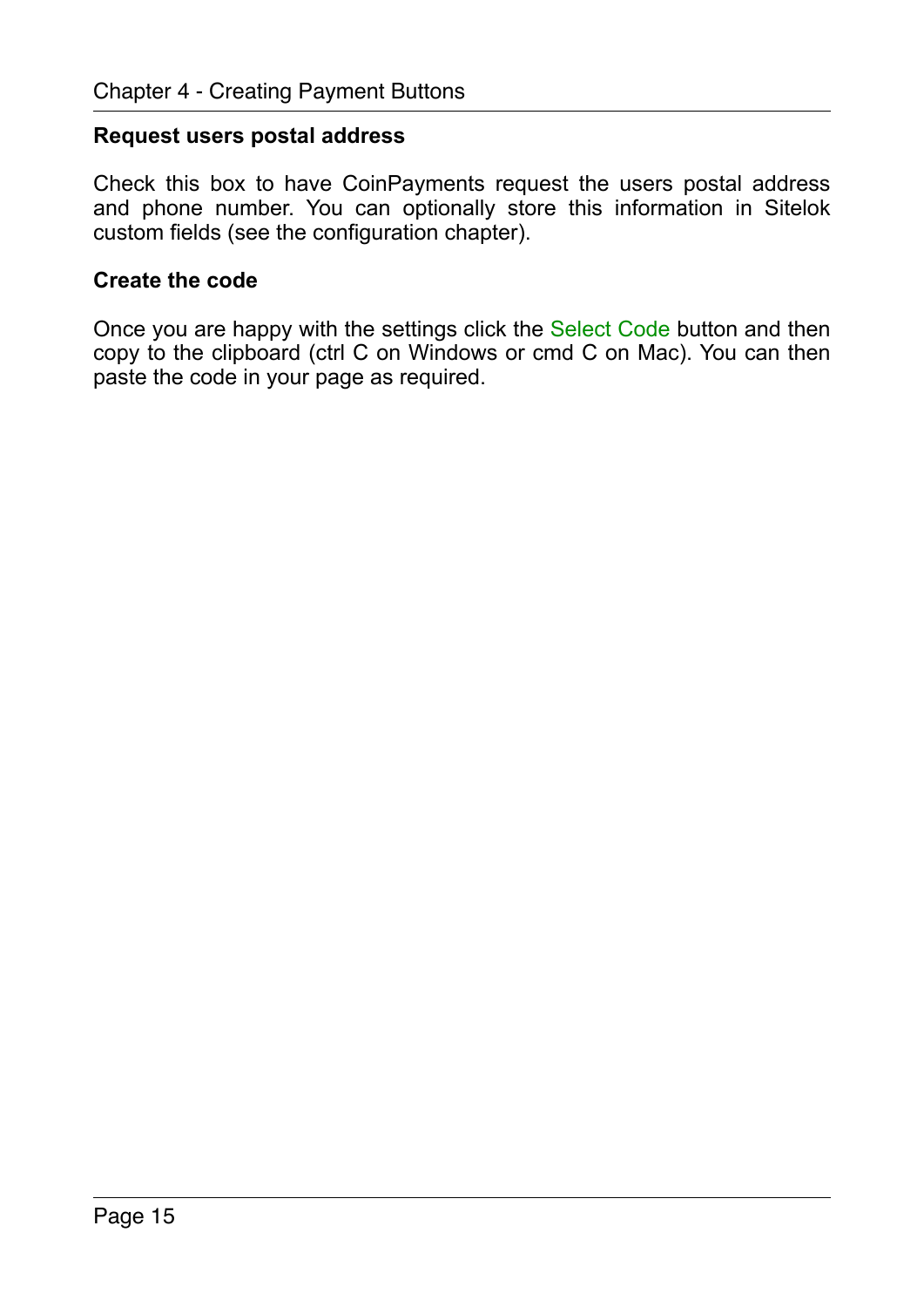# <span id="page-15-0"></span>**Chapter 5 Register via CoinPayments**

Normally the plugin will create a users account automatically after they click the payment button and make the payment. No registration form is needed as we get the information needed from CoinPayments. The advantage is that the process is quick and easy for the user.

If you need to collect more specific information from the user then there are several ways to do that.

- 1) You can have the user click the payment button to create the account and then request further information from them using an update profile form.
- 2) You could have the user register using a registration form for a free account. Then they can click the payment button on a free members page which gives them access to the paid areas.
- 3) You can have users register via a registration form but instead of being returned to a thank you page connect them to CoinPayments to make payment.

If you wish to use option 3) then read on.

#### <span id="page-15-1"></span>**Using the registration form designer**

If you have the CoinPayments plugin installed you will see some extra settings in the Registration form designer (Sitelok V5.6 or above required)



If you select Register and pay via CoinPayments as the registration type you can then select the product to use when the user submits the form. The code to handle this is added automatically when you generate the form code to paste in your page.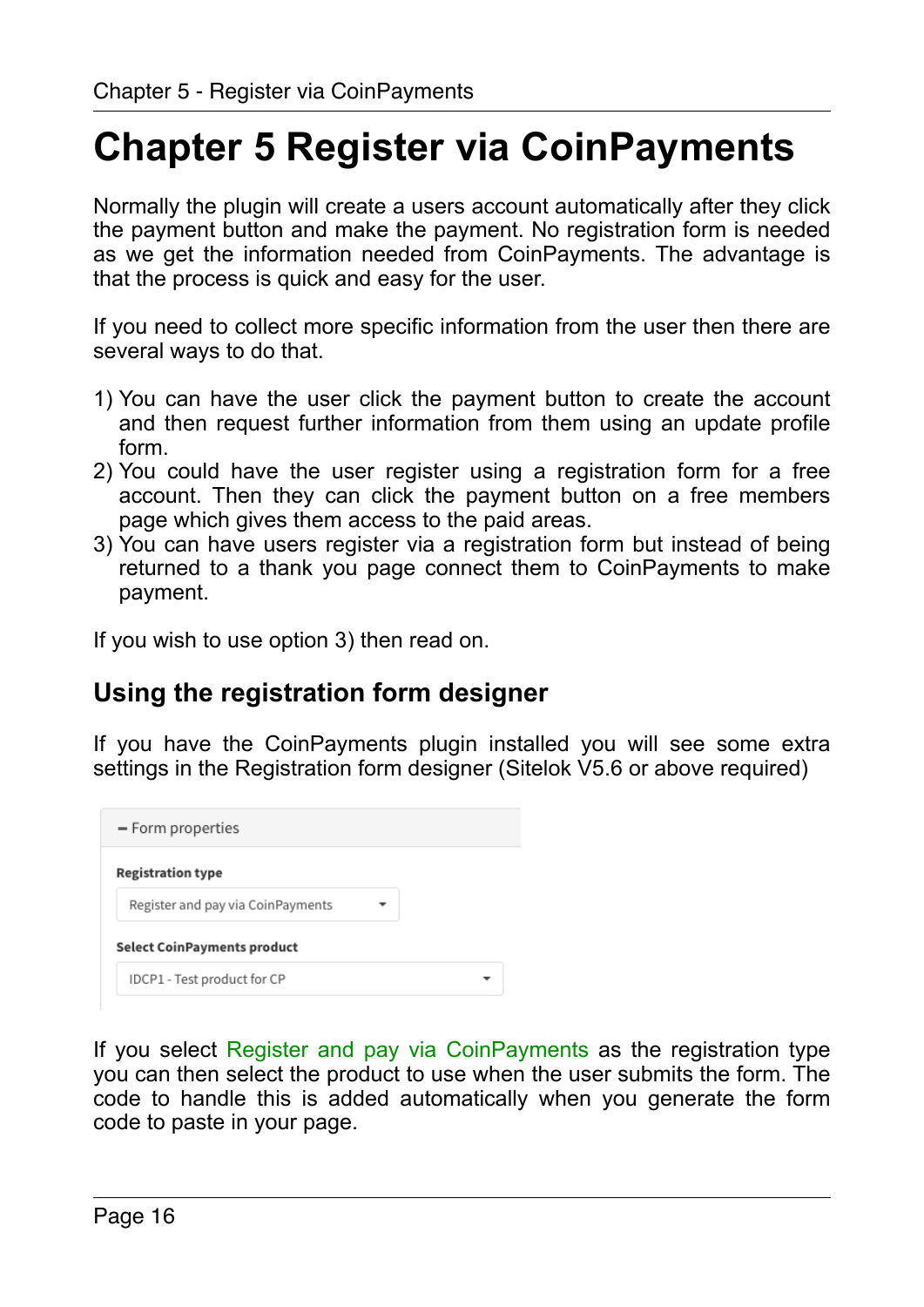If a user registers but does not complete the payment they will in fact have an account but only with access to a special usergroup called SLNOTPAID and only for 1 day. This allows you to see in the Sitelok admin users who have registered but not paid for some reason. Users only in this special group can register again to attempt payment anyway.

#### <span id="page-16-0"></span>**Using your own registration form code**

If you want to use your own registration form to connect to CoinPayments then just set it up as follows.

- 1) Set the usergroup to be SLNOTPAID
- 2) Set the expiry time to be 1 day
- 3) Set the user and admin email templates to empty (no emails)
- 4) Use the following thank you page URL

/slpw/pay\_coinpayments/registercoinpayments.php?oc=!!!ordercustom!!!&id=**prodid**

Replace prodid with your product id.

For example

<?php registeruser("SLNOTPAID","1","/slpw/pay\_coinpayments/ registercoinpayments.php?oc=!!!ordercustom!!! &id=prodid","","","Yes","YNYYY"); ?>